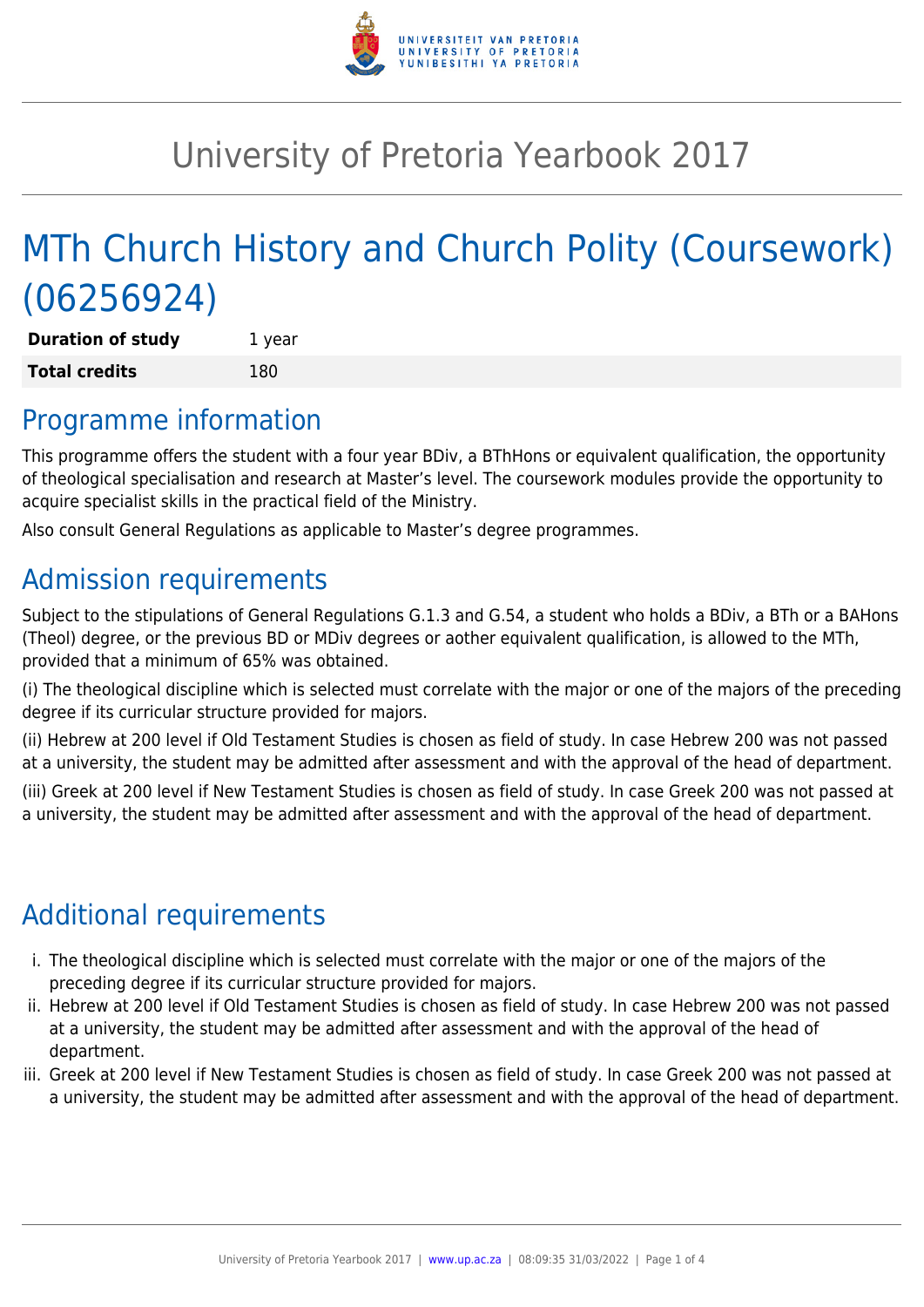

# Examinations and pass requirements

A subminimum of 50% is required in the examination. At least 50% is required as a pass mark for the minidissertation or dissertation.

The stipulations of G.39.11 regarding pass requirements for dissertations apply with the necessary changes to mini-dissertations.

Mini-dissertations are evaluated and examined in accordance with the stipulations set out in a study guide, which is available on request from the various departments.

### **Examination regulations applicable to all master's degrees in the faculty**

A master's degree is conferred on a student by virtue of an examination, or an examination and a dissertation, or an examination and a mini-dissertation, or a dissertation. Examinations may be written and/or oral. A percentage mark is given provided that the passmark is at least 50% and at least 75% as a pass with distinction.

### Research information

#### **Seminar work and mini-dissertation**

In the case of seminar work and a mini-dissertation, the proposed title must be submitted for approval to the Research Committee via the Supervisor and the Head of department before a student may commence with the writing of the mini-dissertation.

#### **Article for publication**

Unless Senate, on the recommendation of the supervisor, decides otherwise, a student, before or on submission of a dissertation, must submit at least one draft article for publication in a recognized academic journal and in the case of a thesis, must submit proof of submission of an article issued by an accredited journal, to the Head: Student Administration.

The draft or submitted article, as the case may be, should be based on the research that the student has conducted for the dissertation/thesis and be approved by the supervisor if the supervisor is not a co-author. The supervisor shall be responsible for ensuring that the paper is taken through all the processes of revision and resubmission, as may be necessary. Conferment of the degree may be made subject to compliance with the stipulations of this regulation.

### Pass with distinction

In order to pass with distinction, a weighted average (GPA) of at least 75% in the examination of the coursework and 75% for the mini-dissertation must be obtained.

### General information

### **Registration for postgraduate programmes**

### **1. Concurrent registration for a second postgraduate programme**

No student is allowed to register for more than one postgraduate programme concurrently, except where the student's academic record warrants it and with the Dean's approval. Continuation of study for the second postgraduate programme will be subject to favourable progress reported by the heads of department in the Faculty of Theology. However, no student will be allowed to participate in examinations for a second postgraduate programme in another faculty during the examinations of the Faculty of Theology.

### **2. Renewal of registration**

Students of the University are registered for one year of study. After an academic year has expired, students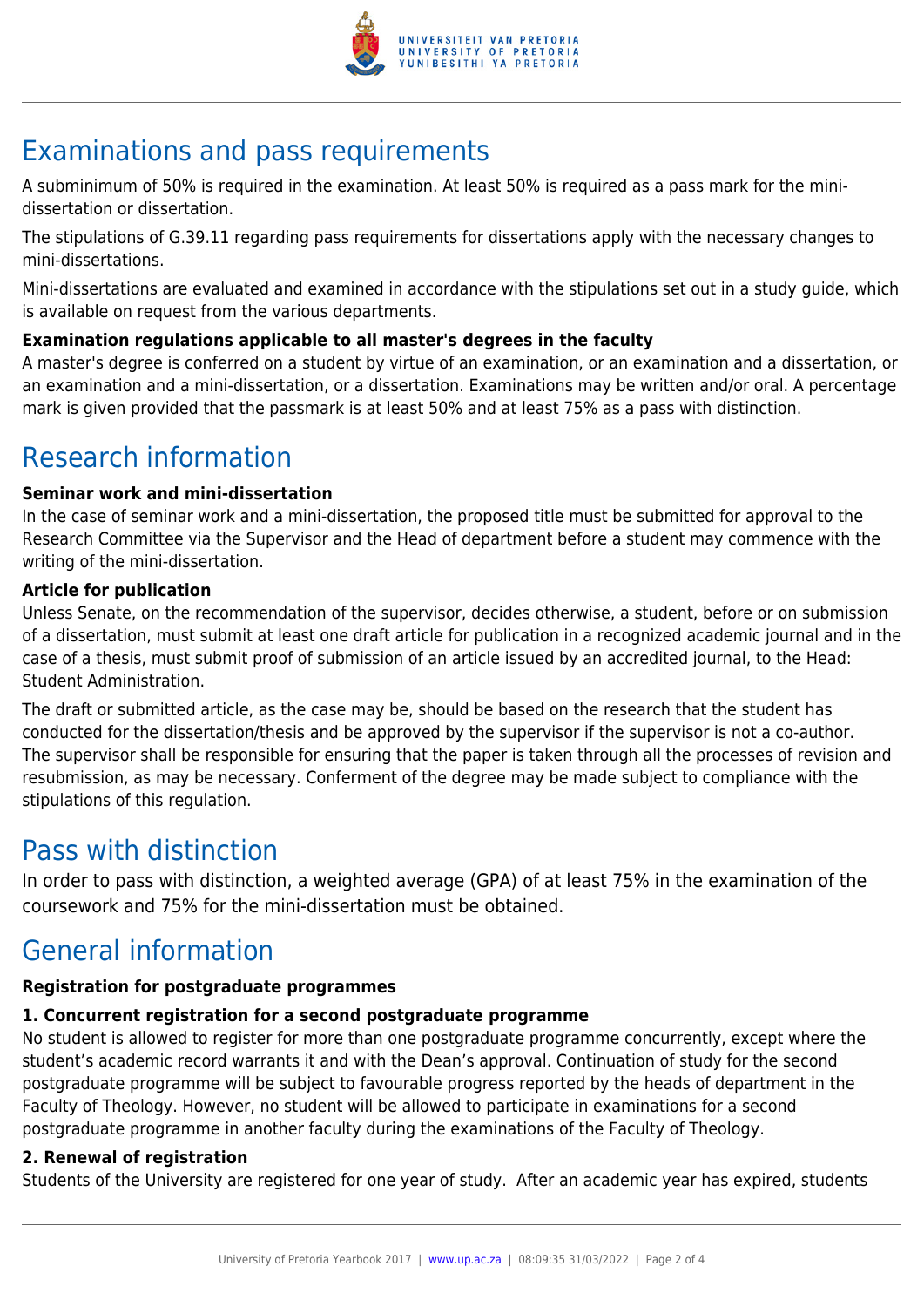

wishing to continue their studies at the University must renew their registration and pay such fees for renewal of registration as prescribed.

No interruption may occur in a postgraduate student's registration for a postgraduate study programme. Should a student interrupt his/her studies, such a student will upon re-registration be liable for the full fees applicable to the degree programme.

If a student interrupts registration for the postgraduate programme and it is not renewed within four years of the first registration, the credits obtained will no longer be valid. The student should repeat the modules already passed.

A student for an honours degree must complete his or her studies within two years. Under special circumstances, the Dean, on the recommendation of the head of department, may give approval for a limited fixed extension of this period.

A master's degree is conferred on a student only if at least one year has expired after obtaining the qualifications required for master's study.

A doctorate is conferred on a student only if at least 12 months since registration for the doctorate at this University have expired. Subject to other faculty regulations, a student for a doctorate must complete his or her studies within three years after first registering for the degree. Under special circumstances, the Dean, on the recommendation of the head of department, may give approval for a limited fixed extension of this period.

In order to qualify for the Dean's list, a student must have an outstanding academic record for completed studies.

Undergraduate students (BDiv, BTh and Dip[Theol]) must have achieved an average of 75%(GPA) or above in all of their years of study. No modules should have been repeated, and all modules must be registered in the same year for the specific year.

Honours students must achieve an average of 75% (GPA) or more. The degree must be completed in one year for full-time students and two years for part-time students. No modules should have been repeated.

Master's students must achieve an average of 75% (GPA) or more, and the degree must be completed in the minimum prescribed time.

The top achievers of the Faculty selected to become part of the Dean's list will annually be acknowledged at a function hosted by the Dean.